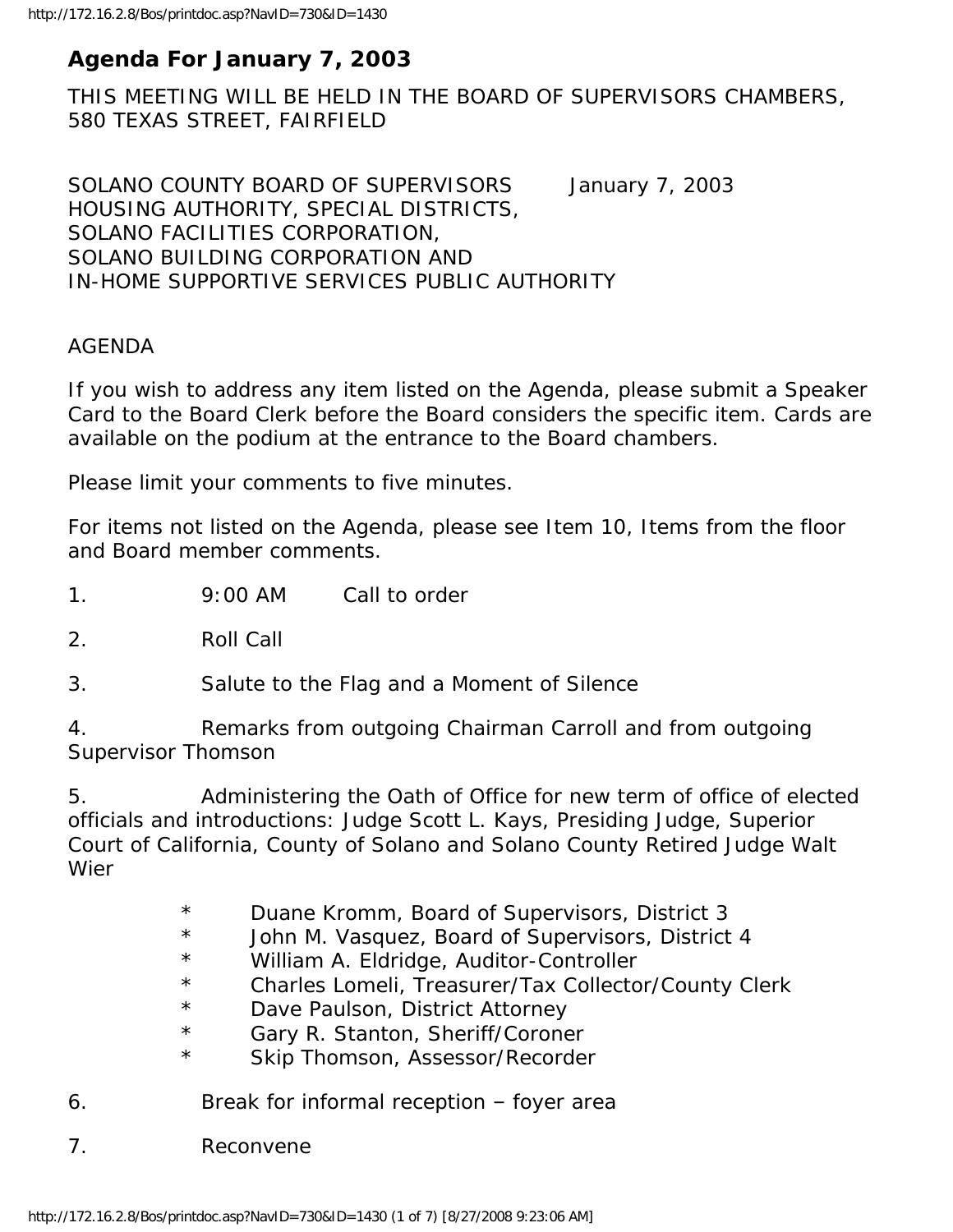8. Reorganization of the Board of Supervisors

- a. Nomination and election of Chair
- b. Nomination and election of Vice-Chair
- c. Remarks of incoming Chair and other Supervisors
- d. Seating selection at the dais
- e. Procedure for Board committee assignments

9. Presentations

A) Board of Supervisors:

Approval of a resolution for presentation to Chairman Bill Carroll in recognition of his service to Solano County representing District 4 as a member of the Board of Supervisors

B) Board of Supervisors:

Approval of a resolution for presentation to Supervisor Skip Thomson in recognition of his service to Solano County representing District 5 as a member of the Board of Supervisors

C) Health and Social Services:

Approval of a resolution and plaque for presentation to Patricia Renfro, Supervising Crisis Specialist, for 33 years of service to Solano County (District 2)

10. Items from the floor and Board member comments

This is your opportunity to address the Board on a matter not listed on the Agenda, but it must be within the subject matter jurisdiction of the Board. Please submit a Speaker Card before the first speaker is called and limit your comments to five minutes.

- 11. Additions to or Deletions from the Agenda
- 12. Approval of the Agenda
- 13. Approval of Consent Calendar

The Board considers all matters listed under the Consent Calendar to be routine and will adopt them in one motion. There will be no discussion on these items before the Board votes on the motion unless Board members, staff or the public request specific items be discussed and/or removed from the Consent Calendar. If you wish to address specific items on the Consent Calendar, please submit a Speaker Card before the Board takes action on the Consent Calendar and appropriately limit your comments to five minutes.

#### CONSENT CALENDAR

#### GENERAL GOVERNMENT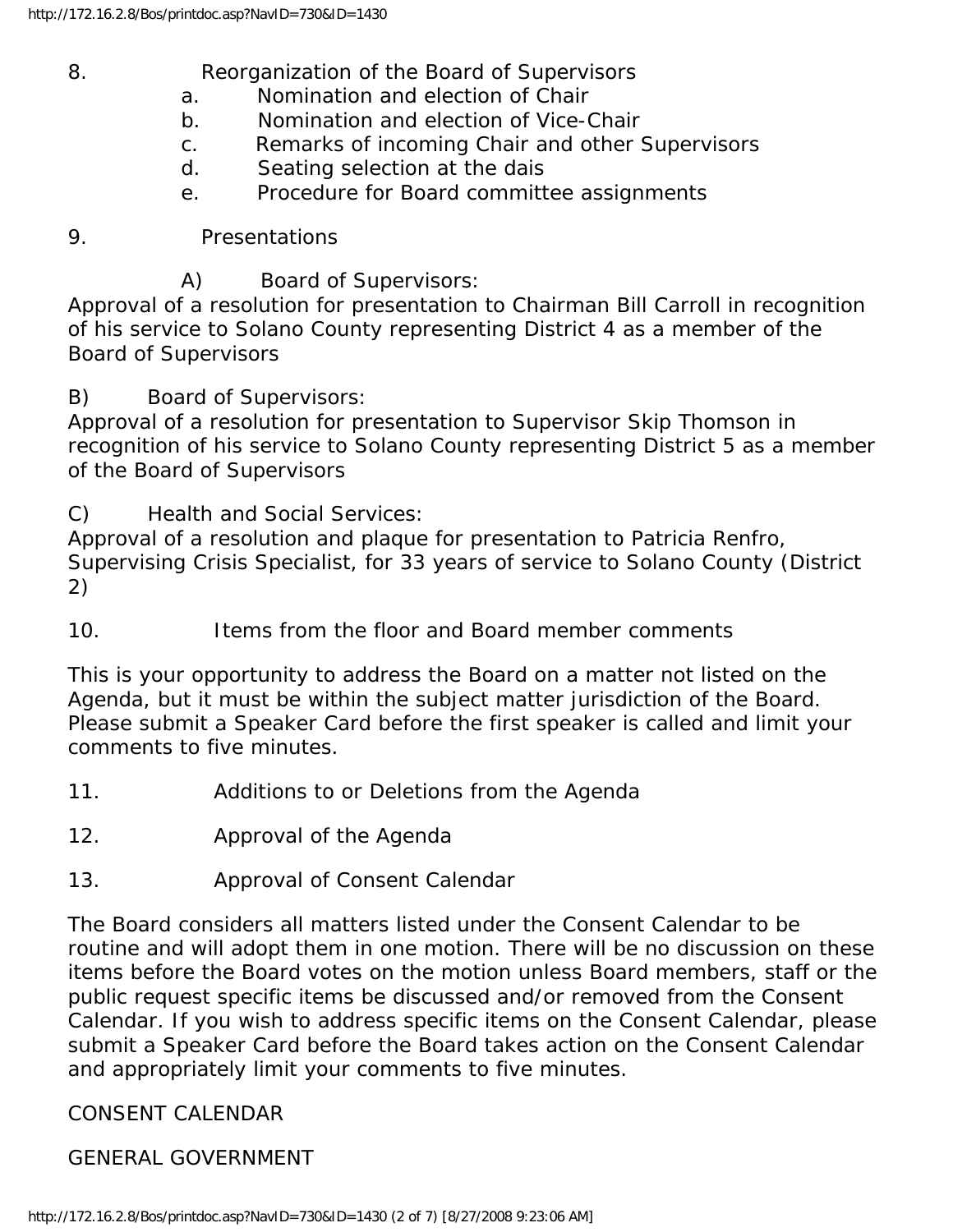14. Clerk of the Board of Supervisors:

Approval of Minutes: Board of Supervisors November 12, 2002; Rural North Vacaville Water District November 12, 2002

### 15. Board of Supervisors:

Approval of an amendment to the Joint Powers Agreement with the Yolo-Solano Air Quality Management District to allow the Solano County Board of Supervisors to appoint an Alternate to serve as an appointed representative at a District Board meeting under specific circumstances (Supervisor Kromm)

## 16. County Administrator's Office:

Approval of a resolution authorizing the Office of Family Violence Prevention to apply for a grant to support a county wide Family Violence Response Team in the amount of \$500,000 from the U.S. Department of Justice for the period of July 2003 through June 2005 (collaborate county partners to provide in-kind contributions to Response Team)

### 17. Human Resources:

A) Adoption of a resolution amending the Alphabetical Listing of Classes and Salaries to reflect a new salary for the position of Assistant County Counsel from \$122,677 to approximately \$129,802 annually (additional costs to be absorbed in departmental budget)

B) Adoption of a resolution amending the Alphabetical Listing of Classes and Salaries to add 1.0 FTE Personnel Analyst to the Department of Human Resources (total annual cost of approximately \$90,394 to be reimbursed by Department of Health and Social Services)

# HEALTH AND SOCIAL SERVICES:

18. Health and Social Services:

Consider approval of an agreement with the Vacaville Police Department in the amount of \$51,874 for the period of January 1, 2003 through September 30, 2003 to provide a Family Resource Center in Vacaville; approve an amendment in the amount of \$23,050 to the agreement with the City of Vallejo, Fighting Back Partnership, for a total agreement amount of \$89,367 for the period of October 1, 2002 through September 30, 2003 to provide a Family Resource Center in the greater Vallejo area

### CRIMINAL JUSTICE

# 19. District Attorney:

Approval of release from responsibility for unaccounted for fixed assets from the June 30, 2002 inventory with an original value of \$17,119 and current depreciated value of \$0 (miscellaneous computer equipment and a mobile radio)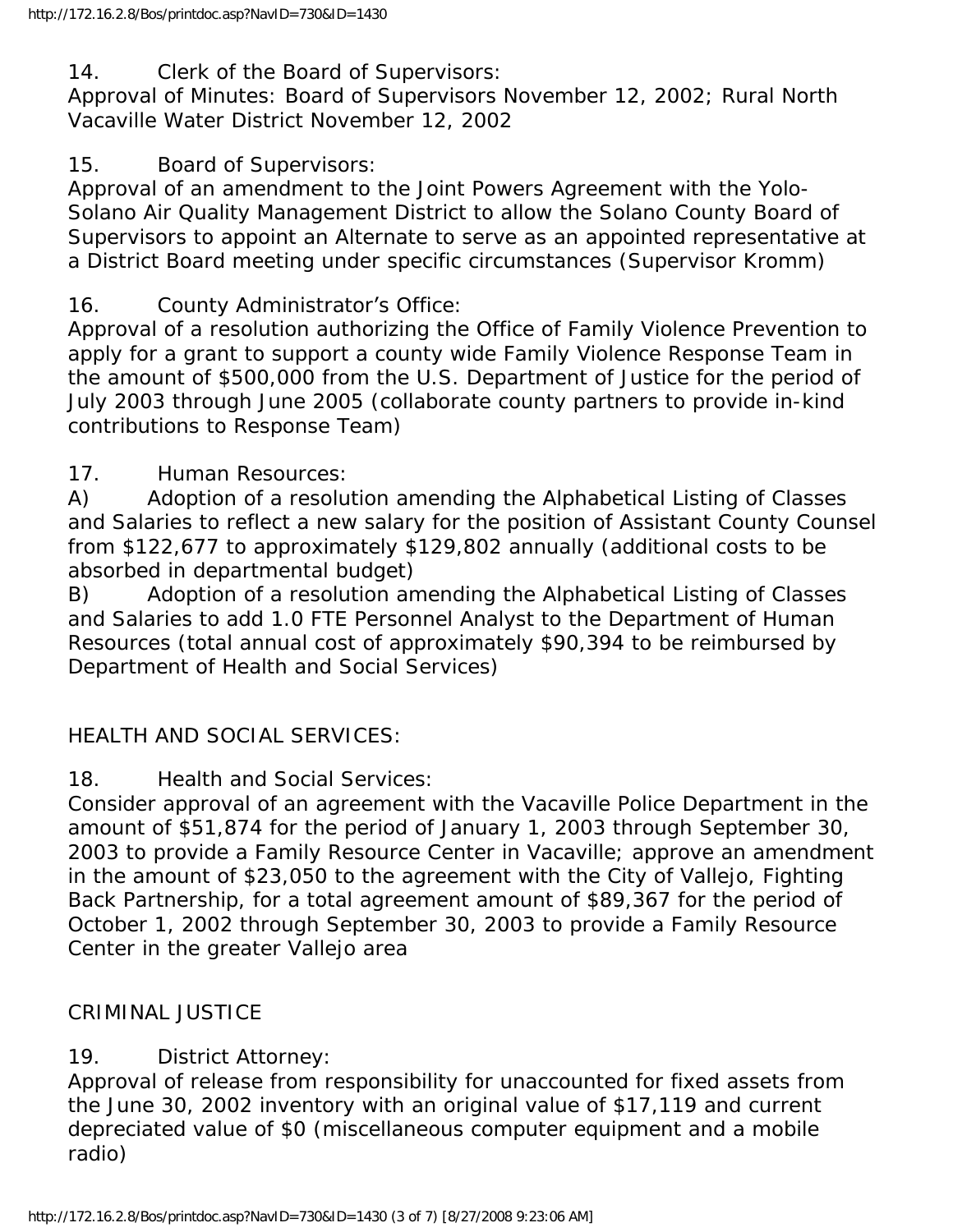#### LAND USE/TRANSPORTATION

20. Environmental Management: Adoption of the Solano County Housing Authority Administrative Plan

OTHER: None

SPECIAL DISTRICTS GOVERNED BY THE BOARD OF SUPERVISORS:

Rural North Vacaville Water District

21. Environmental Management:

Confirm authorized expenditures and approve Amendment No. 13 for \$26,253 to the Professional Services Agreement with California Water Service Company and to increase the contract amount under Exhibit B-1 to Amendment No. 9 to \$1,637,809; amend project budget to transfer \$26,253 from project construction contingency to professional services contingency; confirm authorized expenditures and approve Construction Contract Amendment No. 6 for \$167,337; authorize the General Manager to sign

### SCHEDULED CALENDAR

22. Scheduled Consent Items: (Items pulled from Consent Calendar above)

- $(A)$   $E)$
- $(B)$  F)
- $(C)$   $G)$
- $D)$  H)

GENERAL GOVERNMENT

23. County Administrator's Office:

Conduct first reading of an ordinance adding Article VI and Sections 2-300 to 2- 306 to Chapter 2 of the Solano County Code, relating to the disclosure of confidential consumer information by financial institutions (waive reading of the ordinance by majority vote)

24. County Counsel:

A) Review the Proclamation of Local Emergency adopted by the Board on December 23, 2002 and adopt either a resolution confirming its continuation or a proclamation terminating the local emergency

B) Consider allocation of representative services to District 5's constituents between District 3 and District 4 Supervisors until the Governor appoints a successor; retention of a part-time Administrative Assistant for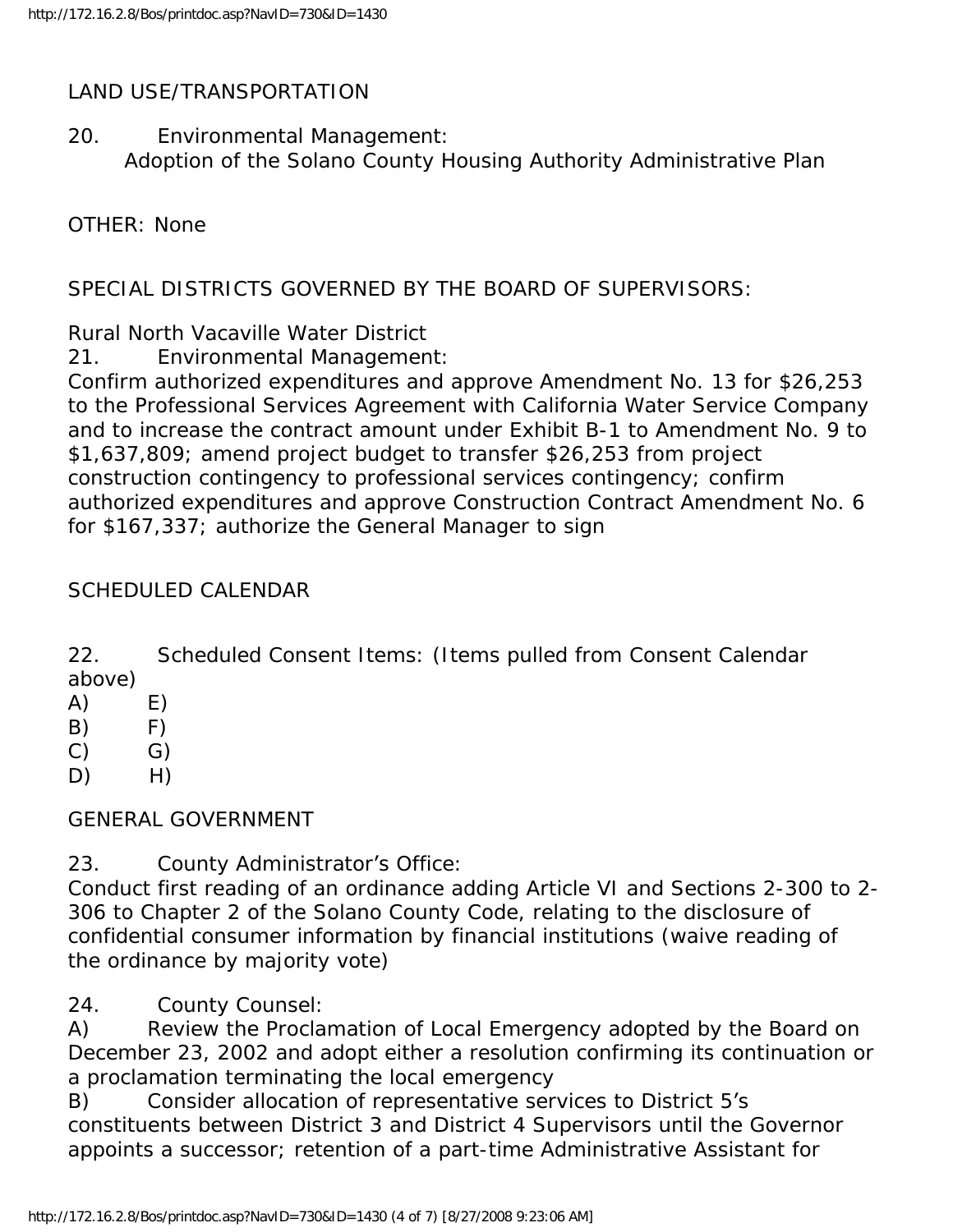#### District 5

C) Consider request of Dixon Fire Protection District to ratify their Ordinance No. 02-01 establishing standards more stringent than the State Fire Code, including requirements related to Automatic Sprinkler Systems

HEALTH AND SOCIAL SERVICES: None

CRIMINAL JUSTICE: None

#### LAND USE/TRANSPORTATION

25. Environmental Management:

Conduct a noticed/published hearing to adopt a Mitigated Negative Declaration of environmental impact as amended by the Planning Commission; adoption of an ordinance amending Chapter 28, Section 28-15 of the Solano County Code to rezone 7.5 acres located at 4724 Green Valley Lane from A-20, Exclusive Agriculture to RR-2.5, Rural Residential (waive reading of the ordinance by majority vote); approve subdivision S-02-01, subdividing 61.3 acres located at 4724 Green Valley Lane into four lots, subject to the 20 conditions of approval recommended by the Planning Commission

OTHER: None

SPECIAL DISTRICTS GOVERNED BY THE BOARD OF SUPERVISORS:

Solano County Facilities Corporation Meeting:

26. General Services: Hold annual meeting; elect new officers for calendar year 2003

Solano County Building Corporation:

27. General Services: Hold annual meeting; elect new officers for calendar year 2003

MISCELLANEOUS ITEMS

- 28. Appointments/Resignations to Boards and Commissions:
- A) Board of Supervisors: Appointment of Daphne Nixon to the Solano County Arts Council

B) Board of Supervisors: Appointment of Ronald Lanza to the Solano County Agricultural Committee

C) Board of Supervisors:

Appointment of Bill Ruth to the Vacaville-Elmira Cemetery District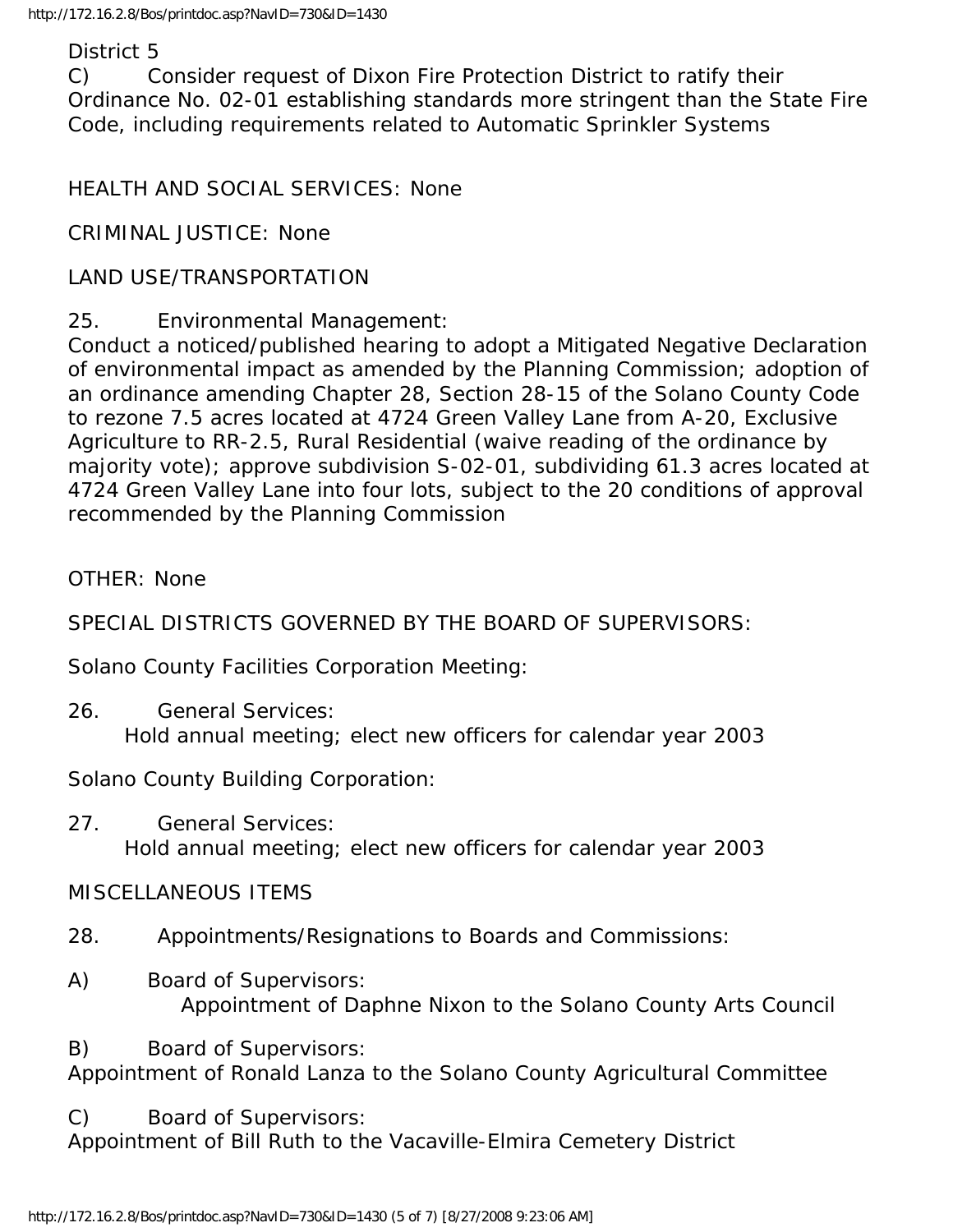D) Office of Family Violence Prevention:

Appointment of Carmen Ward, Gary Elliott, and Violet Barton-Bermudez to the Elder Abuse Prevention Council

E) Health and Social Services:

Appointment of Richard Powell and Lois Butler to the Northern Solano Human Services Advisory Board; resignations of Rigo Fino, Tony Summer, and Kelli Nance from the Advisory Board

F) Children's Network:

Appointment of Mary Chalmers to the Local Child Care Planning Council

G) Workforce Investment Board of Solano County:

Appointment of Ms. Jackie Carr, Mr. Earl Jenkins, and Mr. Al Da Silva to the Workforce Investment Board of Solano County

29. Adjourn MEETING CALENDAR

1/7 6:30 p.m. SIDS Advisory Committee, 300 Hospital Dr., Medical Staff Meeting Room, Vallejo 1/7 6:30 p.m. Solano County Children & Families Commission, Health & Human Services Center Multipurpose Rm., 2101 Courage Dr., FF 1/8 Noon Children's Network, Suisun Community Center, 611 Village Drive, Suisun 1/8 6:00 p.m. Alcohol and Drug Advisory Board, 2101 Courage Dr., FF 1/8 9:00 a.m. Yolo-Solano Air Quality Management District, 1947 Galileo Court, Suite 103, Davis 1/8 6:00 p.m. Solano Transportation Authority Board, Suisun City Hall, 701 Civic Center Blvd., Suisun 1/8 6:15 p.m. Solano County Fair Board of Directors, Administration Building, Solano County Fairgrounds, Vallejo 1/9 1:30 p.m. Emergency Medical Care Committee, 275 Beck Ave., Conf. Rm. 1, FF 1/9 6:30 p.m. Solano County Aviation Advisory Commission/Airport Land Use Commission, Nut Tree Airport, Vacaville 1/9 7:00 p.m. Solano County Water Agency, 508 Elmira Rd., Vacaville 1/9 7:00 p.m. Solano County Park and Recreation Commission, Architect Conf. Rm, 530 Clay St., FF 1/10 9:00 a.m. Local Task Force for Integrated Waste Management, Fairfield-Suisun Sewer District Office, 1010 Chadbourne Rd., Suisun 1/14 9:00 a.m. Board of Supervisors, 580 Texas St., FF